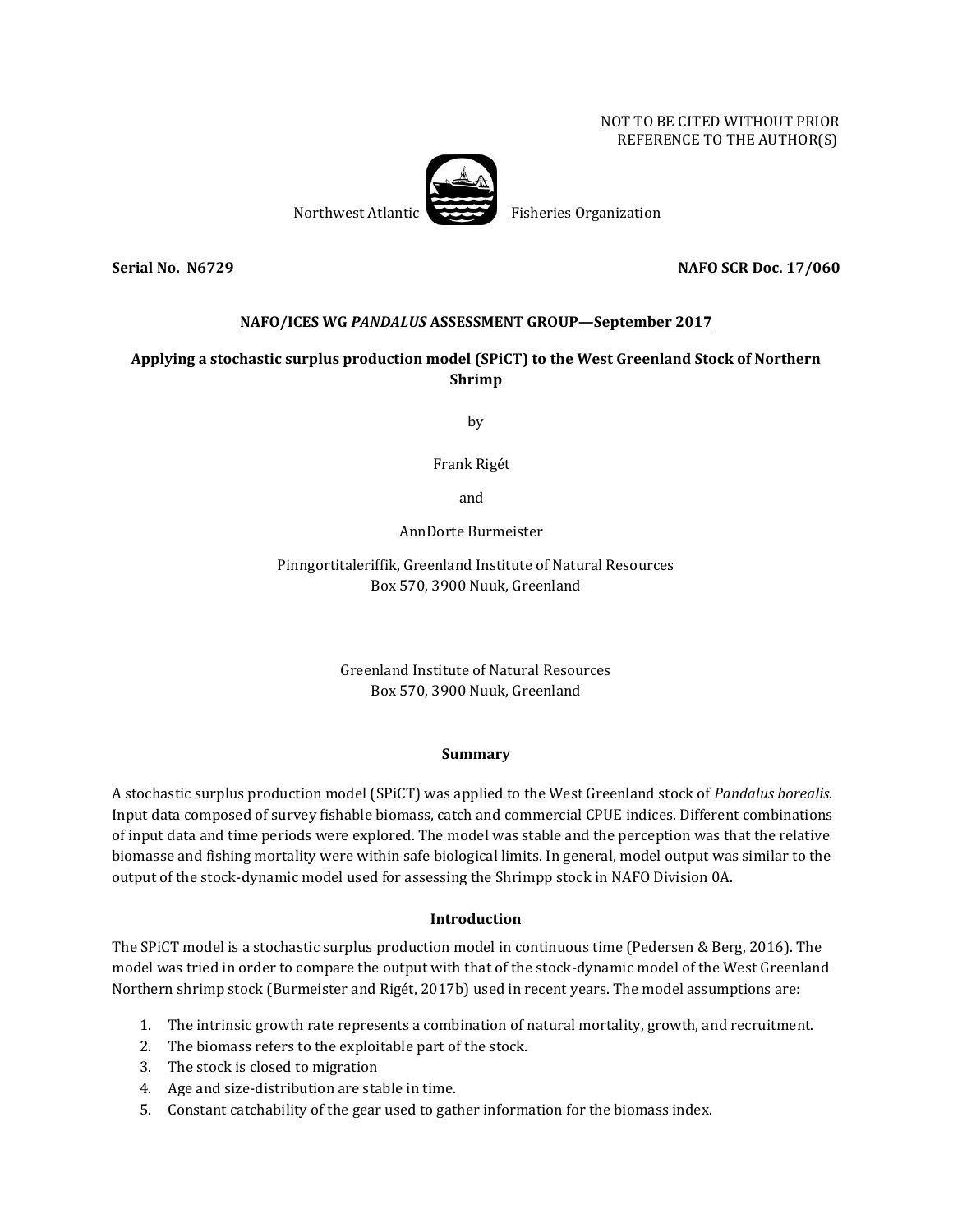### **Material and Methods**

The input data was a thirty years' time period (1988-2017), identical with the corresponding input data to the stock-dynamic model used in the assessment of the West Greenland stock of northern shrimp (Burmeister and Rigét 2017a) (Fig. 1). The input composed of catches as a proxy for the catches, survey fishable biomass abundance index and a commercial CPUE index (Burmeister & Rigét 2017b; Hammeke 2017).

### **Results and Discussion**

The SPiCT model were applied to combinations of the catch with the CPUE and survey fishable biomass index (Catch & Index, Catch & CPUE and Catch & Index & CPUE). In all cases the model was stable and converged. Using the survey fishable biomass index as the only index or the CPUE index as the only index resulted in quite different perceptions of the stock status. The survey fishable biomass index has a marked peak in the period 2003 to 2006, whereas the CPUE index is gradually increasing from about 2005 to 2008. The difference of the two indices cause the discrepancy of the model output when the indices are applied alone. The model using both catch, survey fishable biomass, and CPUE indices was elected for the final analysis described below.

Model residuals and diagnostic are shown in Fig. 2. The One Step Ahead (OSA) residuals were not significant different from zero and therefore not biased (above figure row). Testing of multiple lags (here 4) show no significant autocorrelation of the residuals (ACF) in case of catch and CPUE time-series but significant for the survey fishable biomass index. Also in case of individual lags (lag 1 and 2) of the survey index. The residuals were not significantly different from being normal distributed in any case.

Table 1 show the correlations between model parameters. The correlations were relatively high in several occasions meaning that the parameters are not well separated. E.g. are the log value of maximum sustainable yield (m), carrying capacity (K) and the catchabilities (q) highly inter-correlated. Also the correlation between B<sub>MSY</sub> and F<sub>MSY</sub> was high (-0.98).

Fig. 3 show the relative fishing mortality ( $F_t/F_{MSY}$ ) and the relative biomass ( $B_t/B_{MSY}$ ) derived from the SPiCT model.  $F_t/F_{MSY}$  has decreased steadily since the early 1990s and is in recent years at a historical low level. The relative biomass  $(B_t/B_{MSY})$  has since 2003 been above or close to one, and in the last 4 to 5 years been increasing. The development of biomass and fishing mortality since 1988 have moved from the yellow/red square ( $F_t/F_{MSY}$ >1 and  $B_t/B_{MSY}$ <1) to the green square ( $F_t/F_{MSY}$ <1 and  $B_t/B_{MSY}$ >1).

Retrospective plots of fishing mortality and fishable biomass with 4 scenarios with catch, survey and CPUE time series are shortened by the 1 to 4 last observations, show high consistency between the scenarios (Fig. 4), especially in case of the relative fishing mortality and biomass.

Table 2 show the stochastic reference points from the SPiCT model. B<sub>MSY</sub> is estimated to 158 Kt, B<sub>2017</sub>/B<sub>MSY</sub> to 1.25 and  $F_{2017}/F_{MSY}$  to 0.45. However, the confidence limits are relative broad. Compared to the output from the stock-dynamic model the B<sub>MSY</sub> is similar, B<sub>2017</sub>/B<sub>MSY</sub> (1.45) and F<sub>2017</sub>/F<sub>MSY</sub> (Z<sub>2017</sub>/Z<sub>MSY</sub> = 0.57) are somewhat smaller. The predicted catch in 2018 at  $F = F_{2017}$  amount to 90 Kt.

Forecast for the year 2018 is shown in Table 3. Six forecast scenarios are presented. The  $B_{2017}/B_{MSY}$  are above 1 in all scenarios and the  $F_{2017}/F_{MSY}$  are below 1 in all scenarios except for no fishing and fishing at  $F_{MSY}$ . The B increase in all scenarios except with fishing at F<sub>MSY</sub> and with a 25% increase of F.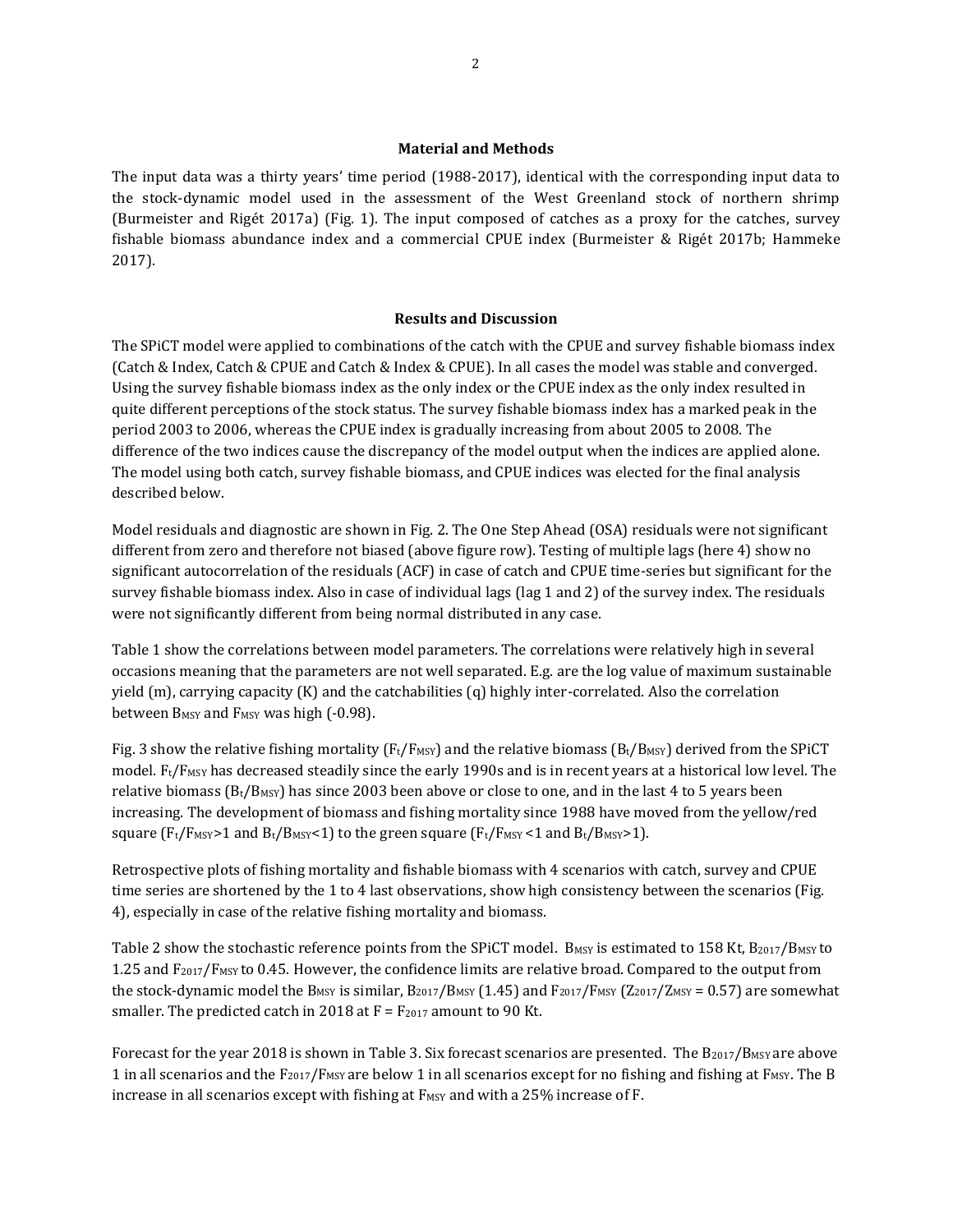Table 4 compare the output of the above described results with runs using different combinations of input data and with using the total catch series back to 1970. When only using the catch data and survey index,  $B_{2017}/B_{MSY}$  are below 1 and  $F_{2017}/F_{MSY}$  above 1. Using only catch data and the CPUE index, the results are similar to those using both CPUE index and survey index. When the catch data going back to 1970 is applied MSY decrease with about 30 Kt and B<sub>2017</sub>/B<sub>MSY</sub> decrease to 1.14 and F<sub>2017</sub>/F<sub>MSY</sub> increase to 0.63.

#### **Conclusion**

The SPiCT model appears stable and give the perception of the stock being exploited well bellow F<sub>MSY</sub> and that the biomass is well above B<sub>MSY</sub>. In general, the output from the SPiCT model and the stock-dynamic model are consistent and support each other.

#### **References**

BURMEISTER, AD., F.F RIGET. 2017a. The West Greenland trawl survey for *Pandalus borealis*, 2017, with reference to earlier results. *NAFO SCR Doc*. 017/051, Ser. No. N6720. 39 pp.

BURMEISTER, AD., F.F RIGET. 2017b. A Provisional Assessment of the Shrimp Stock off West Greenland in 2017. N*AFO SCR Doc*. 017/052, Ser. No. N6721.

HAMMEKEN, N. 2017. The Fishery for Northern Shrimp (*Pandalus borealis*) off West Greenland 1970-2017. N*AFO SCR Doc*. 017/056, Ser. No. N6725.

PEDERSEN, M.W., BERG, C.W. 2017. A stochastic surplus production model in continuous time. Fish & Fisheries, 18(2), pp 226-243.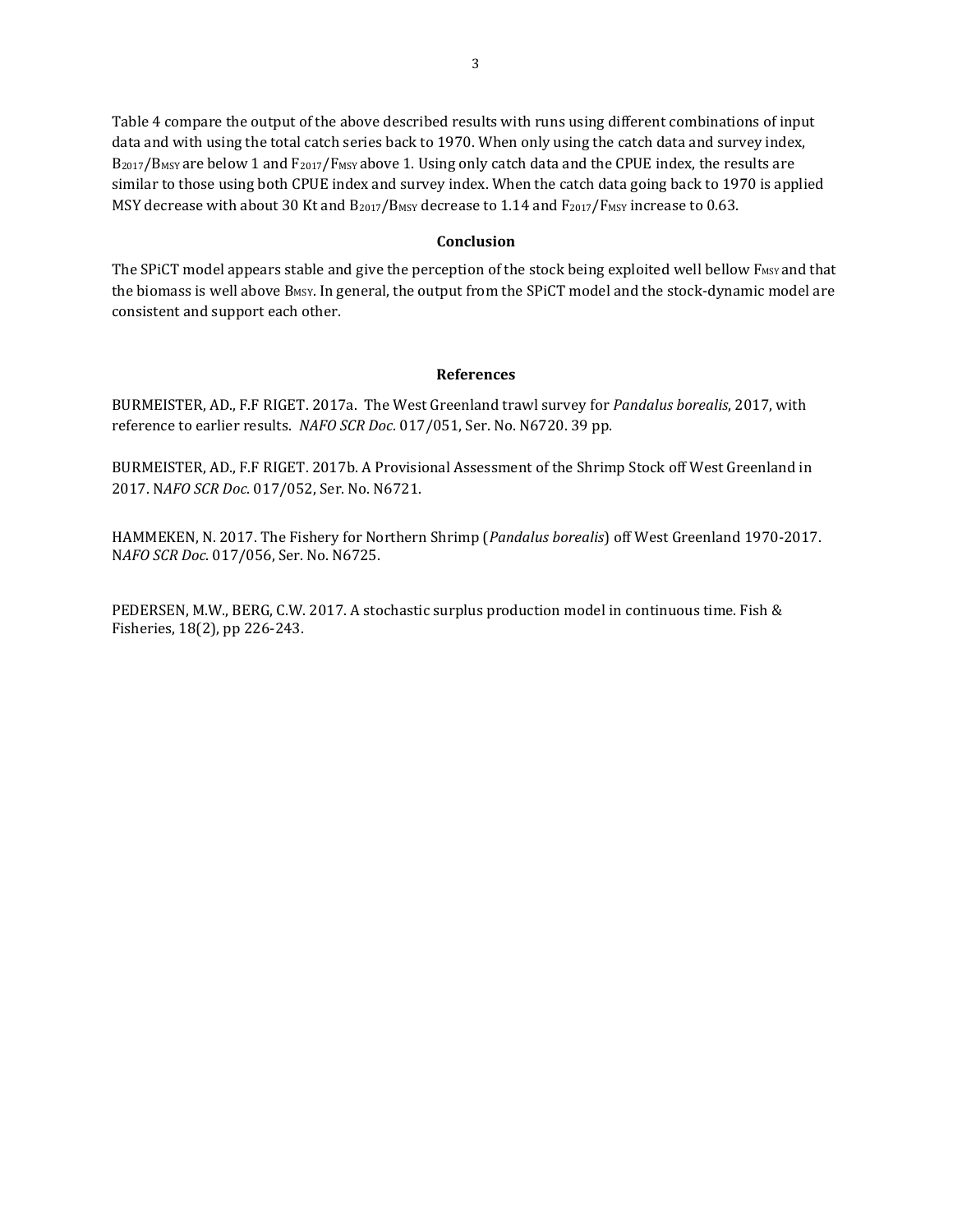|        | logm            | loqK                         | logg            | logg                           | logn           |
|--------|-----------------|------------------------------|-----------------|--------------------------------|----------------|
| logm   | 1.0000000000    | 0.805240205                  |                 | $-0.8555477426 - 0.8582002811$ | 0.762910453    |
| logK   | 0.8052402047    | 1.000000000                  | $-0.9875600171$ | $-0.9906218609$                | 0.411168673    |
| logg   | $-0.8555477426$ | $-0.987560017$               | 1,0000000000    | 0.9968897448                   | $-0.514272535$ |
| logg   | $-0.8582002811$ | $-0.990621861$               | 0.9968897448    | 1.0000000000                   | $-0.515866969$ |
| logn   | 0.7629104533    | 0.411168673                  | $-0.5142725349$ | $-0.5158669694$                | 1.000000000    |
| logsdb | 0.1017495100    | $-0.077743424$               | 0.0372569937    | 0.0373725109                   | 0.173356136    |
| logsdf | $-0.0009598998$ | $-0.011799562$               | 0.0095425632    | 0.0095721497                   | 0.007238227    |
| logsdi |                 | $0.0028765868 - 0.001186700$ | 0.0005861477    | 0.0005879801                   | 0.003427963    |
| logsdi | $-0.0399197594$ | 0.045374499                  | $-0.0288439804$ | $-0.0289334131$                | $-0.096324834$ |
| logsdc | $-0.0290578423$ | 0.007129401                  | 0.0018014219    | 0.0018070055                   | $-0.046377617$ |
|        | logsdb          | logsdf                       | logsdi          | logsdi                         | logsdc         |
| logm   |                 | $0.10174951 - 0.0009598998$  | 0.0028765868    | $-0.03991976 - 0.029057842$    |                |
| logK   | $-0.07774342$   | $-0.0117995616$              | $-0.0011867004$ | 0.04537450                     | 0.007129401    |
| logg   | 0.03725699      | 0.0095425632                 | 0.0005861477    | $-0.02884398$                  | 0.001801422    |
| logg   | 0.03737251      | 0.0095721497                 | 0.0005879801    | $-0.02893341$                  | 0.001807006    |
| logn   | 0.17335614      | 0.0072382268                 | 0.0034279634    | $-0.09632483$                  | $-0.046377617$ |
| logsdb | 1.00000000      | 0.0277061590                 | 0.0193360365    | $-0.41771689$                  | $-0.133054429$ |
| logsdf | 0.02770616      | 1.0000000000                 | 0.0035193340    | $-0.08150334$                  | $-0.384654618$ |
| logsdi | 0.01933604      | 0.0035193340                 | 1,0000000000    | $-0.03381426$                  | $-0.003904784$ |
| logsdi | $-0.41771689$   | $-0.0815033411$              | $-0.0338142596$ | 1,00000000                     | 0.087683356    |
| logsdc | $-0.13305443$   | $-0.3846546175$              | $-0.0039047845$ | 0.08768336                     | 1.000000000    |

**Table 1**. Correlation matrix for the estimated SPiCT model parameters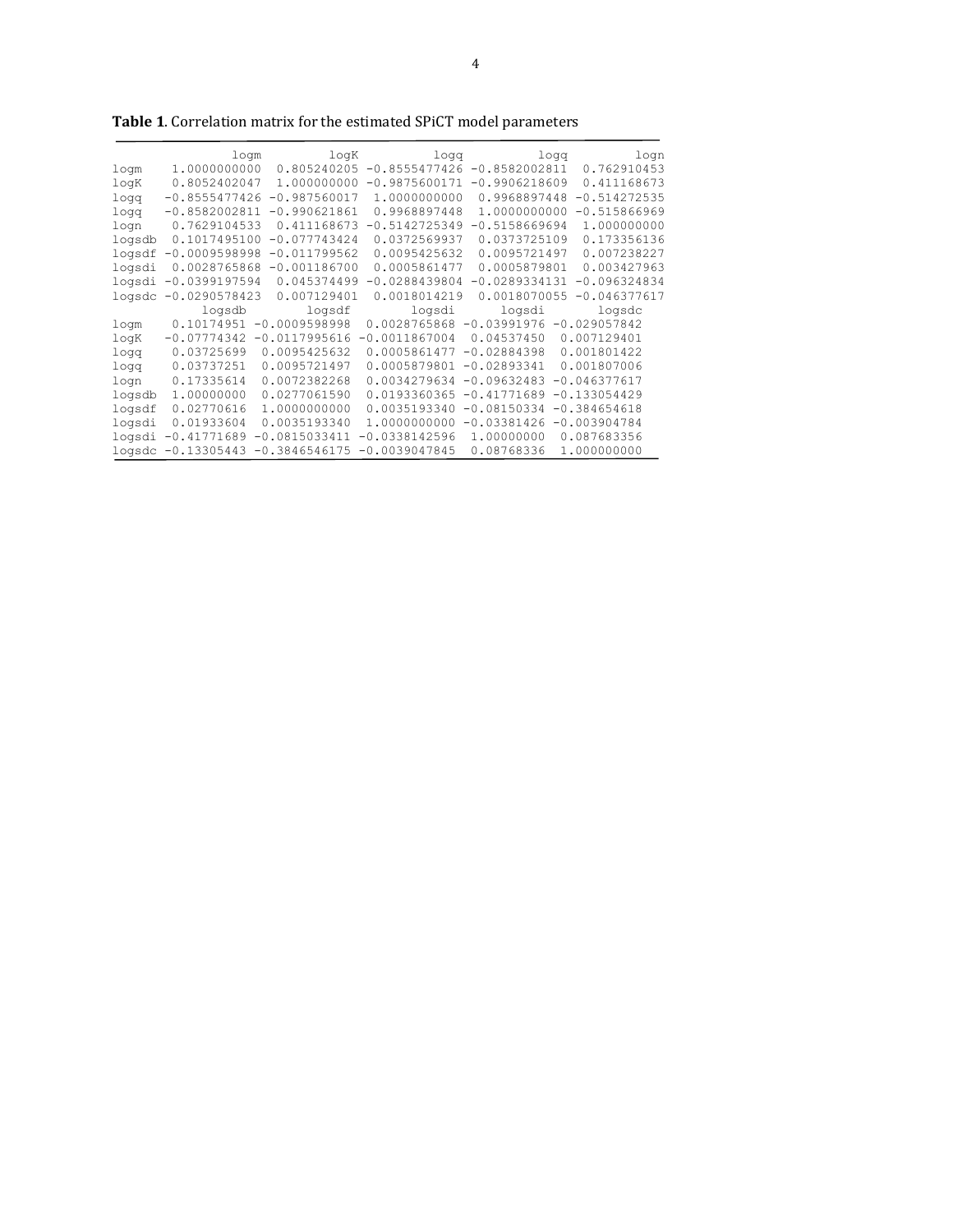**Table 2.** Results from the SPiCT model including parameter estimates, reference points and predictions

```
Convergence: 0 MSG: relative convergence (4)
Objective function at optimum: -37.5249224
Euler time step (years): 1/16 or 0.0625
Nobs C: 30, Nobs I1: 30, Nobs I2: 30
Priors
    logn \sim dnorm[log(2), 2^2]logalpha \sim dnorm[log(1), 2^2]logbeta \sim dnorm\lceil log(1), 2^2 \rceilModel parameter estimates w 95% CI 
           estimate cilow ciupp log.est 
alpha1 4.1667953 2.7798745 6.2456715 1.4271472 
alpha2 0.2330528 0.0339926 1.5978072 -1.4564901 
beta 0.3459845 0.1196911 1.0001184 -1.0613614 
r 1.3080325 0.2991374 5.7196098 0.2685241 
rc 0.3062691 0.1188250 0.7894027 -1.1832912 
rold 0.1734395 0.0601861 0.4998040 -1.7519263 
m 171.8129850 102.5947033 287.7312461 5.1464066 
K 1491.0827679 441.4619145 5036.2845530 7.3072578 
q1 0.2687962 0.0683630 1.0568784 -1.3138019 
 q2 0.0018293 0.0004672 0.0071624 -6.3038069 
 n 8.5417208 1.6926090 43.1056405 2.1449625<br>sdb 0.0722506 0.0523766 0.0996656-2.6276152
 sdb 0.0722506 0.0523766 0.0996656 -2.6276152 
 sdf 0.1026015 0.0701001 0.1501719 -2.2769028 
 sdi1 0.3010533 0.2340074 0.3873087 -1.2004680 
sdi2 0.0168382 0.0028726 0.0987000 -4.0841054 
sdc 0.0354985 0.0150966 0.0834724 -3.3382642 
Deterministic reference points (Drp)
           estimate cilow ciupp log.est 
Bmsyd 1121.9740424 284.5006279 4424.6853191 7.022845 
Fmsyd 0.1531345 0.0594125 0.3947014 -1.876438 
MSYd 171.8129850 102.5947033 287.7312461 5.146407 
Stochastic reference points (Srp)
         estimate cilow ciupp log.est rel.diff.Drp 
Bmsys 1105.14467 283.8815586 4302.3038905 7.007732 -0.01522821 
 Fmsys 0.14336 0.0491463 0.4181821 -1.942396 -0.06818182 
 MSYs 158.26903 109.8819329 227.9636582 5.064296 -0.08557549 
States w 95% CI (inp$msytype: s)
                   estimate cilow ciupp log.est 
B_2017.00 1382.3839889 354.1973143 5395.2568691 7.2315648 
F_2017.00 0.0651936 0.0168202 0.2526840 -2.7303937 
B_2017.00/Bmsy 1.2508625 1.0834129 1.4441927 0.2238333<br>F_2017.00/Fmsy 0.4547546 0.3088796 0.6695223 -0.7879973
F^-2017.00/Fmsy 0.4547546 0.3088796
Predictions w 95% CI (inp$msytype: s)
                 prediction cilow ciupp log.est 
B_2018.00 1388.7440064 367.1892371 5252.3596022 7.2361550 
F_2018.00 0.0649401 0.0168116 0.2508507 -2.7342906 
B<sup>-</sup>2018.00/Bmsy 1.2566174 1.0553763 1.4962316 0.2284235<br>F<sup>-</sup>2018.00/Fmsy 0.4529859 0.3047224 0.6733875 -0.7918943
F<sup>-2018.00/Fmsy 0.4529859 0.3047224</sup>
Catch 2018.00 90.3367080 74.2728918 109.8748226 4.5035439
E(B_inf) 1351.1656653 NA NA 7.2087230
```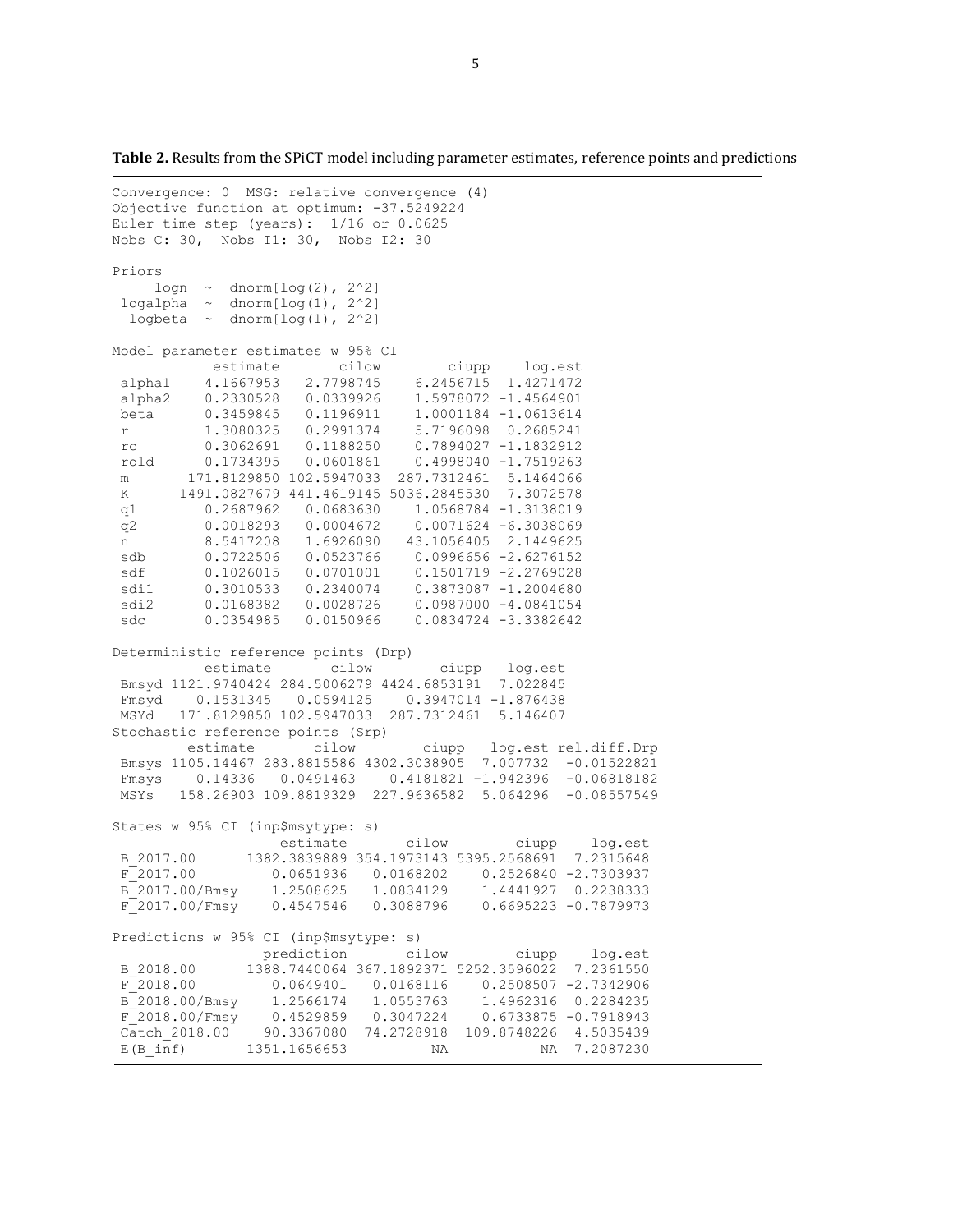**Table 3**. Forecast with six scenarios.

Observed interval, index: 1988.00 - 2017.00 Observed interval, catch: 1988.00 - 2018.00 Fishing mortality (F) prediction: 2019.00 Biomass (B) prediction: 2019.00 Catch (C) prediction interval: 2018.00 - 2019.00 Predictions C B F B/Bmsy F/Fmsy perc.dB perc.dF 1. Keep current catch 90.0 1392.6 0.065 1.260 0.451 0.3 -0.3<br>2. Keep current F 90.3 1393.1 0.065 1.261 0.453 0.3 0.0 2. Keep current F 90.3 1393.1 0.065 1.261 0.453 0.3 0.0 3. Fish at Fmsy 193.5 1314.6 0.143 1.189 1.000 -5.3 120.8 4. No fishing 0.1 1455.5 0.000 1.317 0.000 4.8 -99.9 5. Reduce F 25% 68.2 1409.0 0.049 1.275 0.340 1.5 -25.0 6. Increase F 25% 112.2 1377.1 0.081 1.246 0.566 -0.8 25.0 95% CIs of absolute predictions C.lo C.hi B.lo B.hi F.lo F.hi 1. Keep current catch 84.3 96.1 374.8 5173.9 0.017 0.244 2. Keep current F 74.3 109.9 374.8 5177.8 0.017 0.255 3. Fish at Fmsy 160.0 234.0 325.5 5308.8 0.037 0.562 4. No fishing 0.1 0.1 416.2 5090.2 0.000 0.000 5. Reduce F 25% 55.9 83.1 385.2 5153.9 0.012 0.191 6. Increase F 25% 92.5 136.2 364.5 5202.9 0.021 0.318 95% CIs of relative predictions B/Bmsy.lo B/Bmsy.hi F/Fmsy.lo F/Fmsy.hi 1. Keep current catch  $1.045$   $1.520$   $0.307$   $0.664$ <br>
2. Keep current F  $1.041$   $1.526$   $0.290$   $0.707$ <br>
3. Fish at Fmsy  $0.989$   $1.430$   $0.641$   $1.560$ 2. Keep current F  $1.041$   $1.526$   $0.290$   $0.707$ <br>3. Fish at Fmsy  $0.989$   $1.430$   $0.641$   $1.560$ 3. Fish at Fmsy  $0.989$   $1.430$   $0.641$   $1.560$ <br>4. No fishing  $1.050$   $1.652$   $0.000$   $0.001$ 4. No fishing  $1.050$   $1.652$   $0.000$   $0.001$ <br>5. Reduce F 25%  $1.046$   $1.554$   $0.218$   $0.530$ 5. Reduce F 25% 1.046 1.554 0.218 0.530 6. Increase F 25% 1.035 1.500 0.363 0.883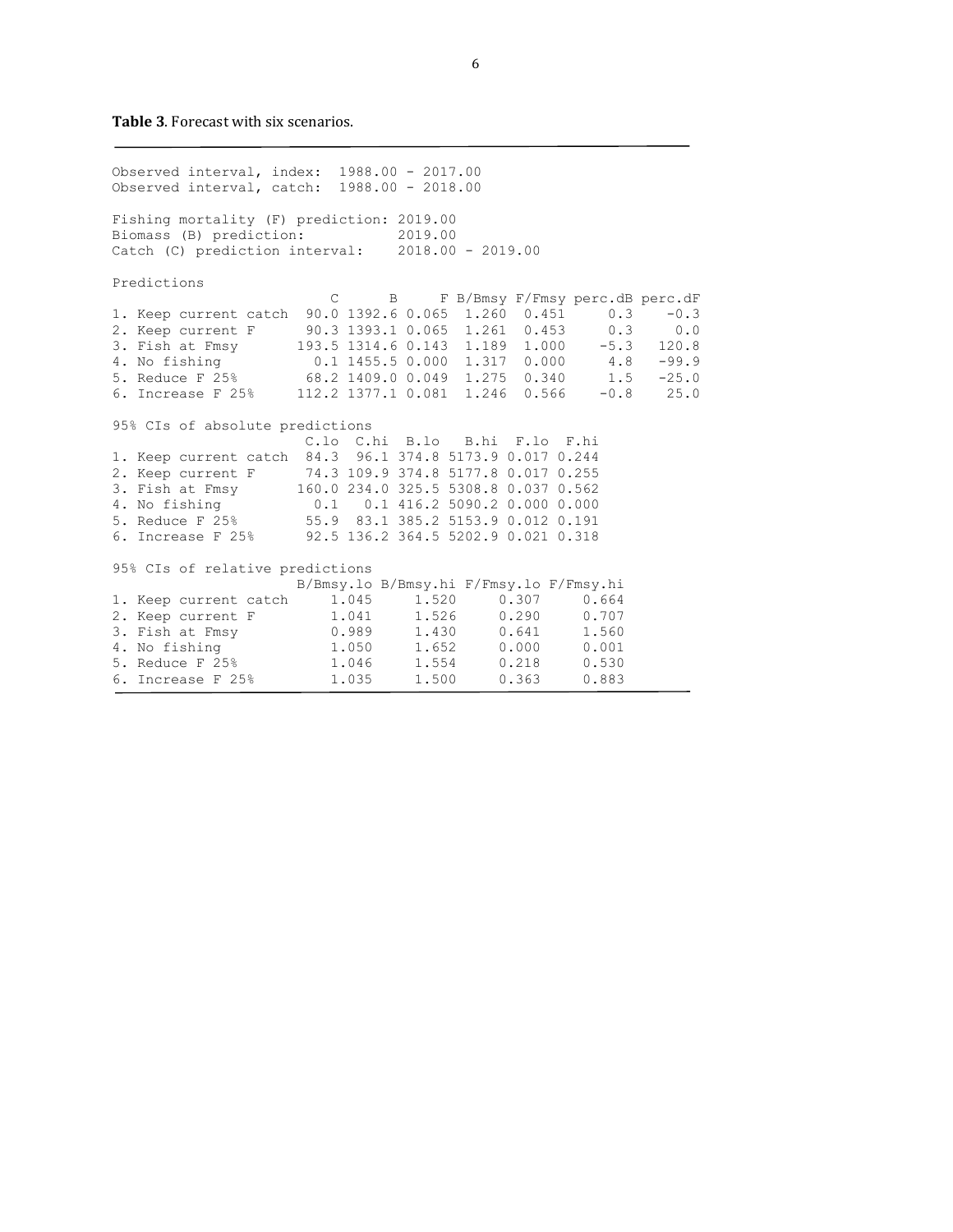| West<br><b>Greenland</b> | <b>MSY</b> | <b>B</b> MSY | F MSY | B/Bmsv<br>2017 | F/Fmsy<br>2017 | Catch<br>2018 |                                                   |
|--------------------------|------------|--------------|-------|----------------|----------------|---------------|---------------------------------------------------|
| Survey                   | 149.876    | 355.944      | 0.421 | 0.430          | 1.370          | 100.633       | Catch 1970-2017, Survey 1988-2017, CPUE 1987-2017 |
| <b>CPUE</b>              | 126,347    | 1,187,607    | 0.107 | 1.137          | 0.627          | 91,515        | Catch 1970-2017, Survey 1988-2017, CPUE 1987-2017 |
| Survey+CPUE              | 126,182    | 1,179,524    | 0.107 | 1.140          | 0.626          | 91,509        | Catch 1970-2017, Survey 1988-2017, CPUE 1987-2017 |
| Survey                   | 144,678    | 280,408      | 0.516 | 0.519          | 1.172          | 99,836        | Same period as Assessment Model 1988-2017         |
| <b>CPUE</b>              | 158.492    | 1.107.490    | 0.143 | 1.252          | 0.454          | 90,333        | Same period as Asessment Model 1988-2017          |
| Survey+CPUE              | 158,269    | 1,105,145    | 0.143 | 1.251          | 0.453          | 90,337        | Same period as Assessment Model 1988-2017         |

T**able 4**. Comparison of the SPiCT output using different input data.



**Fig. 1**. Input data for the SPiCT models of West Greenland stock of northern shrimp. Top: Catch, Mittel: Survey index, Bottom: CPUE index.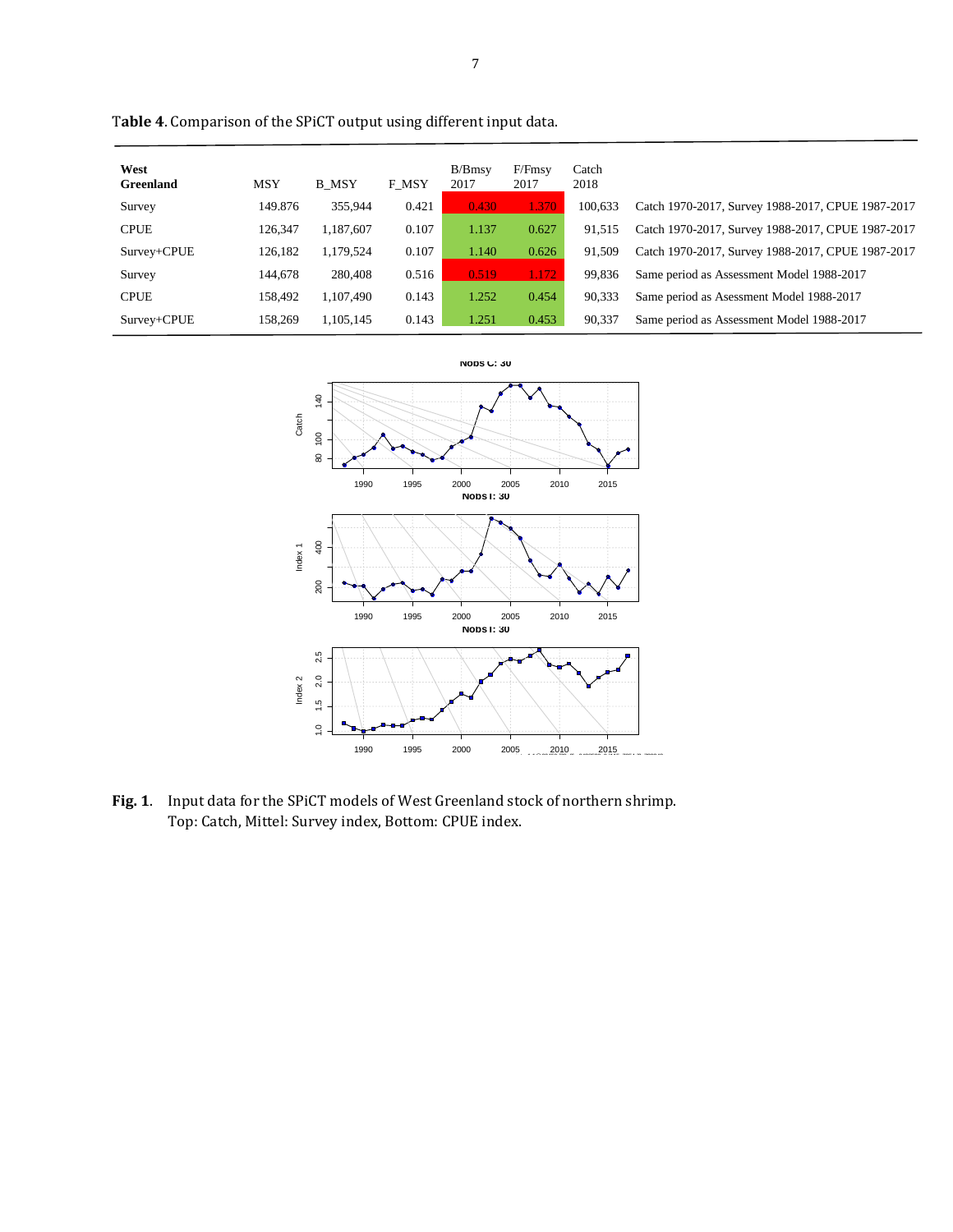

**Fig. 2**. Diagnostics. First column show log of the input data series; catch, survey index and CPUE. Second column "one-step ahead" (OSA) residuals and a test for bias, Third column show the autocorrelation of the residuals including Ljung-Box test of multiple lags and tests for the individual lags. Fourth column test for normality of the residuals.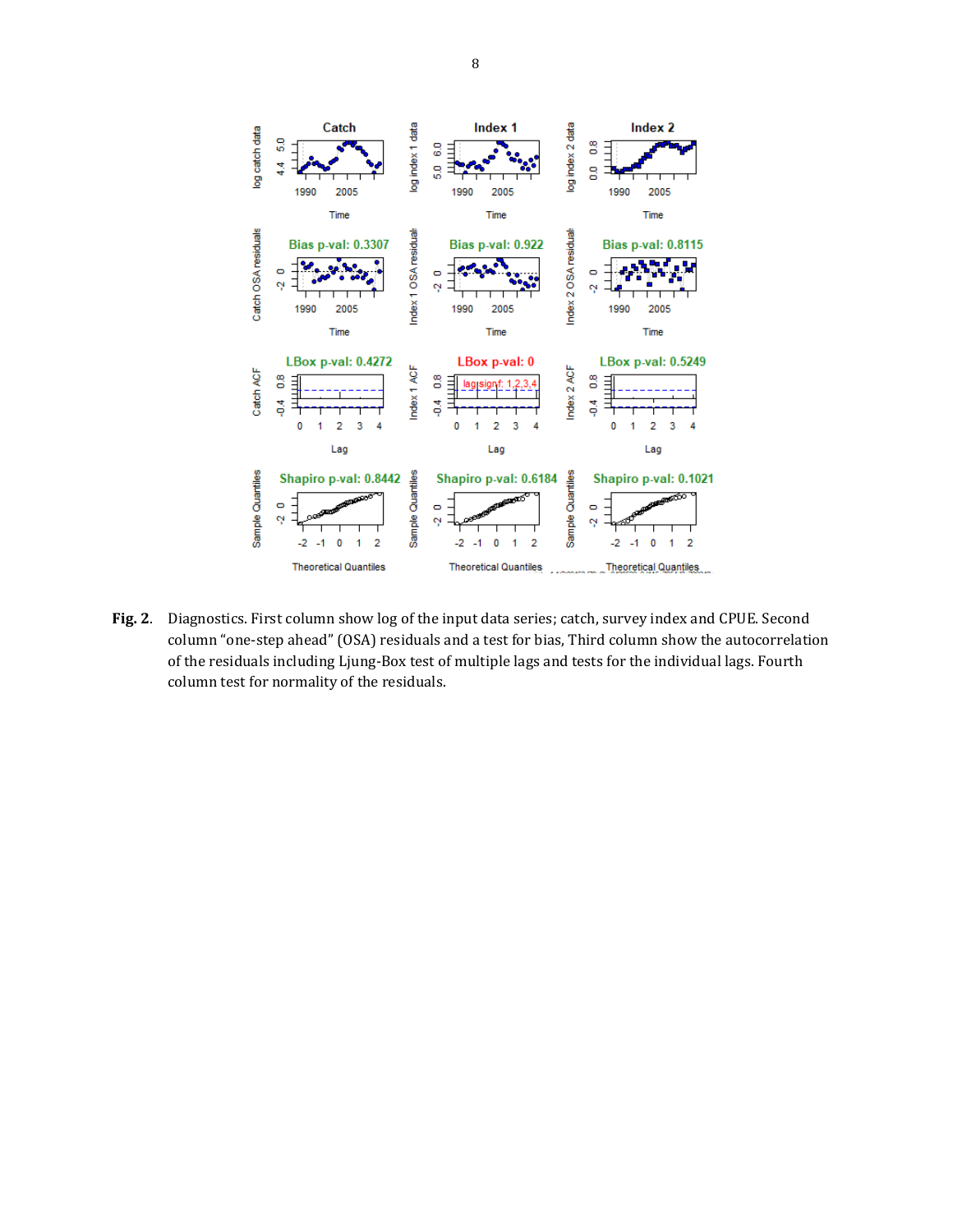

**Fig. 3.** Plot of the estimated relative fishing mortality ( $F_t/F_{MSY}$ ) and relative biomass ( $B_t/B_{MSY}$ ) trough time.